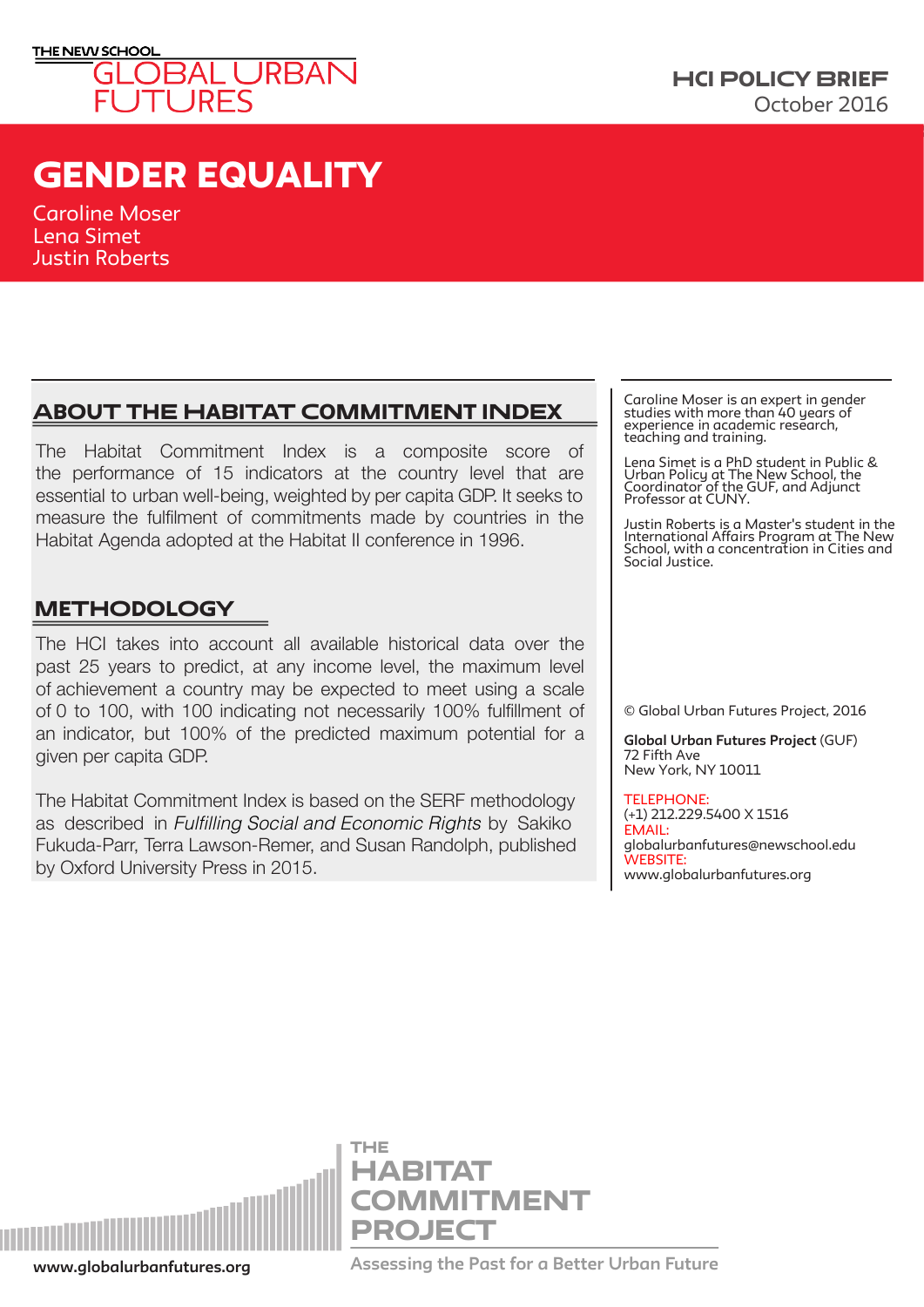## **I. MAIN FINDINGS**

#### 1. Overall, gender equality shows the areatest improvements in the HCI since Habitat II.

Gender equality has increased by 8.6 HCI points since Habitat II, with countries at the global level now performing at just over three quarters of their maximum capacity. This compares with the average HCI score of 69.1 points in 1996 (meaning the world on average was performing around 70% of its potential given available resources), with scores increasing to 77.7 HCI points in 2014.

#### 2. Globally, the tertiary education HCI improved most significantly.

The rise in the gender HCI in part is due to the phenomenal increase in the Female tertiary school enrollment indicator, which rose by 22.13 points, while the No lifetime risk of *maternal death* HCI increased by 4.1 points, and the Non-agricultural employment HCI increased by 1.33 points.

#### 3. There is limited statistical relationship between gender indicators and GDP performance.

Indicators of improvement in gender equality only depend to a limited extent on a country's GDP capacity. 35 of the 46 indicators that were analyzed showed no correlation with GDP per capita. This suggests that factors other than economic performance influence gender equality.

#### 4. Global evidence is severely restricted; of 46 indicators, only three fulfill HCI requirements.

Those showing a significant relationship to GDP per capita and fulfilling data availability requirements are as follows:

- Share of women in wage employment in the non-agricultural sector (% of total nonagricultural employment)
- Lifetime risk of maternal mortality
- Female gross enrollment in tertiary education

#### 5. Across countries, performance since Habitat II has been mixed.

While some countries show significant progress, others have performed worse in recent years than in 1996.

- Turkey made the greatest improvements in the three HCI indicators relative to its capacity, followed by Yemen, Greece, Iceland, and Mongolia. Turkey's composite gender HCI increased from 44 to 75 points, largely attributed to the gender education HCI, which increased by 53 points. Turkey's gender employment HCI improved significantly too, by about 36 points, while its gender health HCI increased only slightly, by 3.3 points.
- Eqypt, Georgia, and Morocco performed significantly worse in all three gender HCI indicators in recent years than in 1996, with a decreasing HCI score by more than 12 points.
- **Israel** had the largest drop by about 20  $\bullet$ points, decreasing from 82 points in 1996, to 62 points in 2013. Israel's decrease can largely be attributed to its drastic drop in the HCI of Female nonagricultural employment (-79 points); the HCI of Lifetime risk of maternal death remained unchanged (0.17), the Female tertiary school enrollment indicator increased (21 points).

#### 6. When disaggregated by individual **HCI indicators different countries** show variations in level of achievement.

The Female non-agricultural employment shows that Yemen had the greatest increase with 64 points; Turkey, Cambodia, Lesotho, and Zambia also increased significantly by around 25 points. In contrast, Latin America and the Caribbean saw a decline of -3.8 HCI points, with 13 of 29 nations showing a decline. At the other end of the spectrum are Israel, the Dominican Republic, Morocco. and Ethiopia, who experienced decreasing HCI scores by more than 50 points.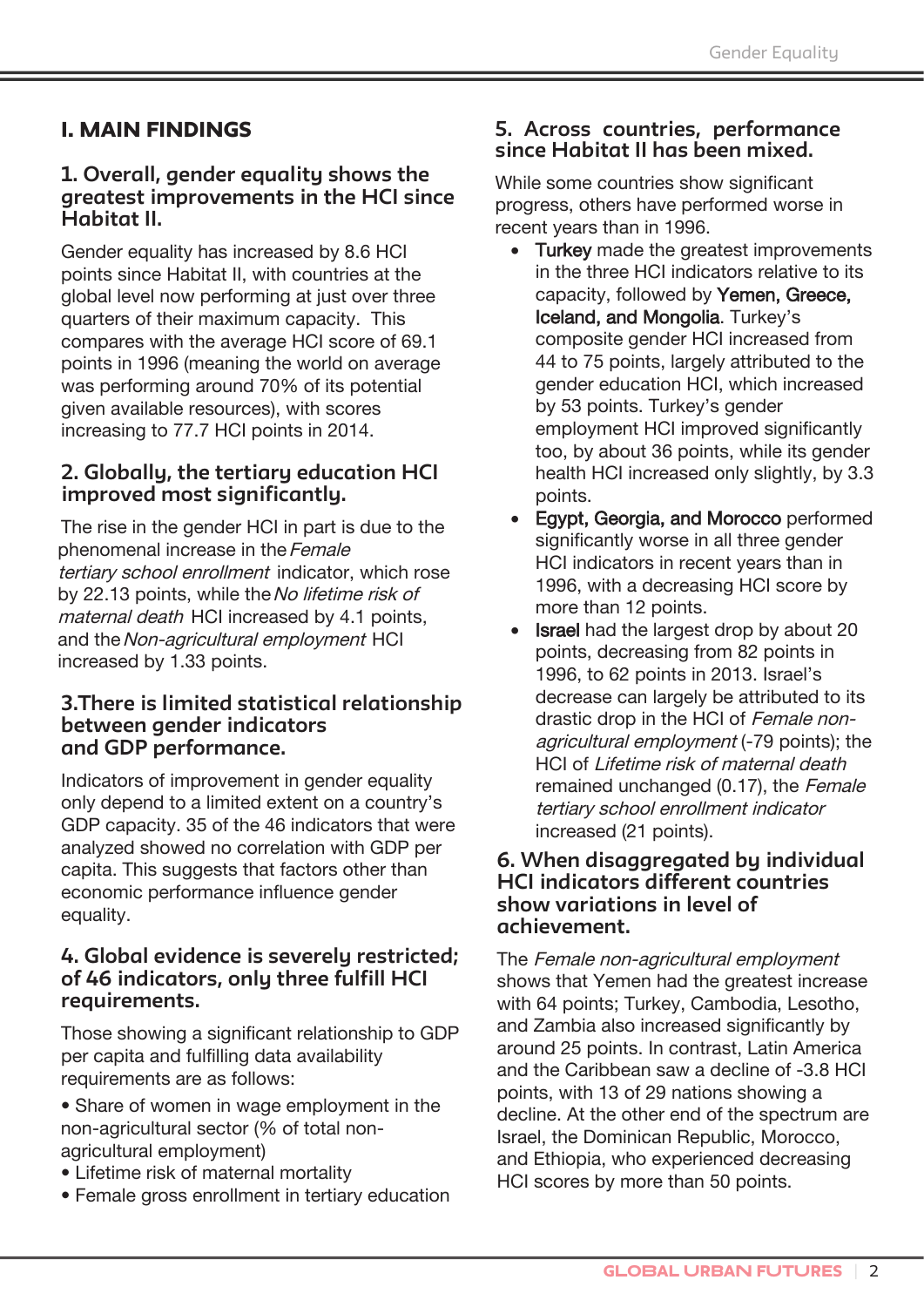Since 1996 Habitat II, the Lifetime risk of maternal mortality indicator has been widely and consistently reported, with a total of 184 nations collecting data and a total of 3661 observations. Overall, low-income countries have higher reporting. With the inverse of the indicator, namely No risk of maternal mortality considered desirable, the global average performance for 'No risk' is relatively high, with an HCI of 84. Europe and Central Asia rank highest, with Sub-Saharan African countries lowest. Among low-income countries, Sierra Leone ranks lowest with an HCI of 83, while Burkina Faso has one of the highest HCI scores with 98.

Data on the Female tertiary school enrollment indicator has been collected by 183 countries reporting 2075 observations since 1996. In recent years, Europe scored highest of all regions; Sub-Saharan Africa scored lowest. Among low-income countries Indonesia is the highest performer with an HCI of 33, Chad the lowest with an HCI of 0.6. Changes since Habitat II are remarkable; Albania increased its HCI for tertiary enrollment by 75 points, Iceland by 65 points, and Chile by 56 points. Some countries, however, experienced lower performances; Georgia decreased its HCI by 38 points, Panama by 12 points, and the Philippines by about 2 points. Overall, only 10 countries show decreasing HCI scores in female tertiary education.

#### **7.** Globally, many countries have failed to fulfill their Habitat II gender data commitment.

The Habitat II Agenda (1996, p. 29) endorses country commitment in "collecting, analyzing and disseminating gender-disaggregated data and information on human settlements issues." But the 2016 situation is very disappointing. Only 95 of the 183 analyzed countries reported data on all three HCI gender indicators.

#### Who collects the data?

Since 2006 the UN Statistics Division has held six conferences to enhance national and international agencies' capacity to collect gender data. This has resulted in an international standard for a set of 'conceptually clear indicators' with associated methodology. A 'minimum set of 52 gender indicators' is split into the five subcategories of economic, education, health, human rights of women and girl children, and public life and decision-making.

Different subcategory data is collected by a range of international agencies including ILO; OECD; ITU, UIS; WHO; UNICEF; UNDP; UNAIDS; IPU; UNODC. UN-Women does not collect any quantitative information on women.

15 indicators were used to track the MDGs, but were unevenly implemented; reporting and monitoring mechanisms varied significantly by region. At least 31 of the 52 indicators were disaggregated by female, male, children, and age. Those not disaggregated or connect to the MDGs were not recorded at all by countries or too sparse for inference on progress. Many of the data sets were not adequate for the HCI methodology; ultimately, therefore, it could only use three indicators.

Figure 1. Gender data collection

Since Habitat II no Latin American or Southeast Asian country has collected data on women's rural or urban land ownership, or housing titles. Of the three HCI gender indicators, maternal mortality has the highest reporting rate since 1996; all 183 countries had data for both the baseline (1996 to 2000) and most recent years (2010 to 2015). It is also the indicator with highest improvements in data collection since Habitat II. This may be attributed to the fact that maternal mortality was a foundational indicator in the MDG Goal 5 of improving maternal health, contributing to international emphasis on recording.

#### **8. Regional variations exist in reporting on the three HCI Gender Indicators**

The Middle East and North Africa (95%) has the highest rates, closely followed by Europe and Central Asia (94%). Then comes South Asia (89%) Latin America and Caribbean (80%) East Asia and Pacific (77%), with Sub-Saharan Africa (68%) the lowest report rates.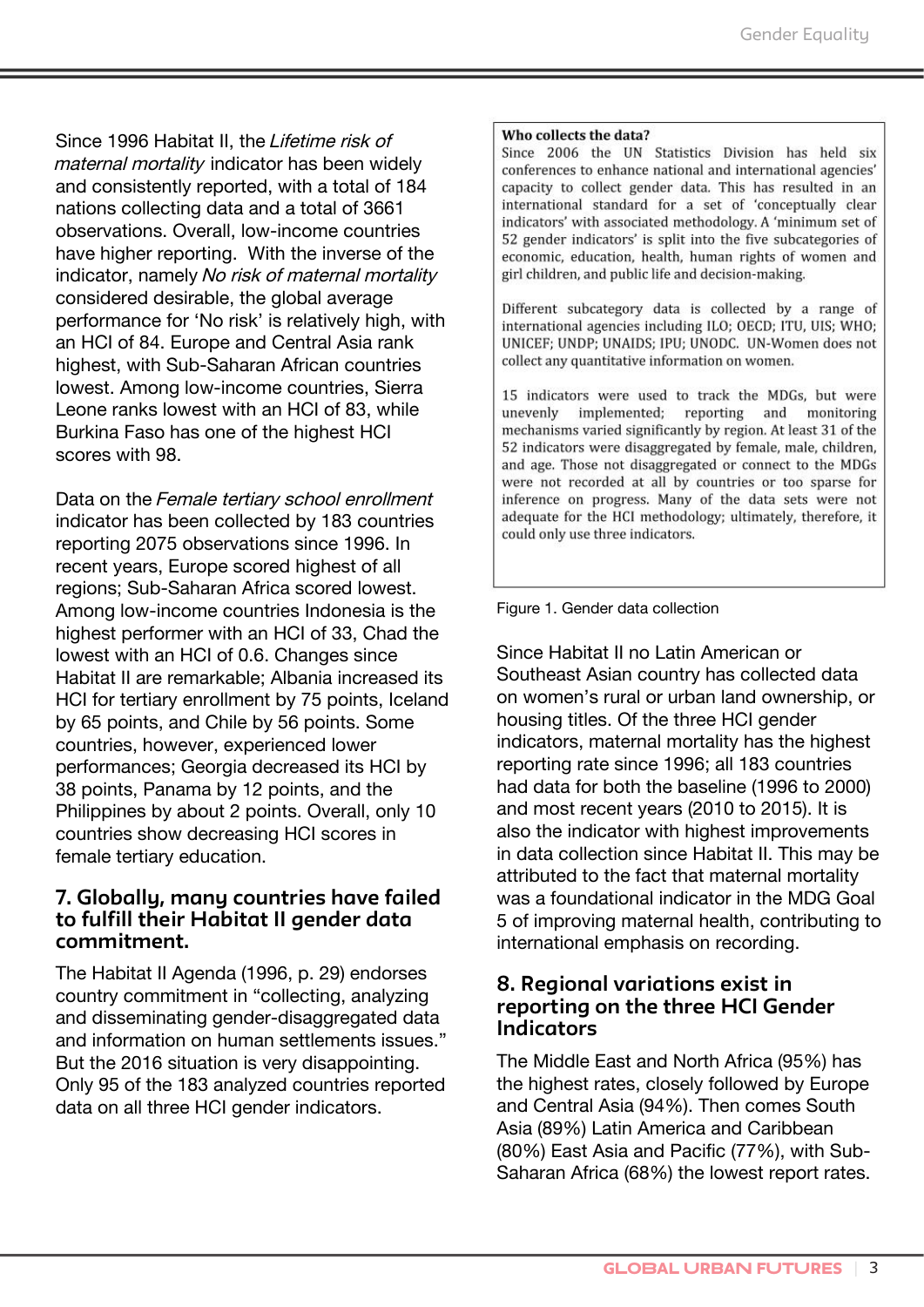#### 9. Very few of the indicators are relevant to the 1996 Habitat Agenda.

The three indicators that fulfilled HCI requirements are not necessarily those that are the most relevant in assessing Habitat II commitments. The following three indicators, despite a lack of relationship to GDP per capita and lack of data availability. nevertheless are important given their relevance to the Habitat II Agenda.

#### Representation in government and leading position

Proportion of seats held by women in national parliaments is a widely recognized gender equality indicator, with approximately 185 countries collecting data since 1990. Although this data shows some improvements since 1996, overall findings are disappointing. Globally, across all GDP per capita categories. women occupy less than 15% of seats in parliament in the majority of countries; Rwanda reported the most seats in 2014 with 64%, closely followed by Bolivia, Cuba, Sweden, and Senegal. In contrast, the Middle East did not report a single female legislator since Habitat II.

Female legislators, senior officials, and *managers* is a second relevant indicator. A total of 118 countries reported data between 1990 and 2015, with middle and high-income countries collecting more data than lower-income countries. The global average at 29% is low, with most observations ranging between 11% and 50%; Hungary reported the highest level in 1996 (64%).

#### Urban land / housing ownership

Embedded in the Habitat II Declaration is the development of human settlements, housing, and access to land. Thus the most important urban gender indicator is gender disaggregated housing ownership, identifying either joint or single ownership. Since 1996, few countries have collected such data; of the 42 observations recorded, most are in newly urbanizing African countries. Results are very low; most countries reported female land ownership rates of less than 10%; Cameroon reported the highest with 25.8% in 2011; while Jordan reported a 0% land or housing ownership by women.

Female household headship Female household headship is important when linked to women's empowerment. This indicator was first introduced in 1996 but since then only 192 observations have been recorded, mostly in lower middle-income countries. The global average for this indicator is 24%; the maximum point reached over 24 years is 49%. In 2011, women headed 44.6% of households in Zimbabwe, 40.6% in Haiti (2012), 40% in the Dominican Republic (2013), 34%in Colombia (2010), and 28.1% in Honduras (2012). The fact that the majority of countries that have reported high rates of female headship are post crisis/conflict contexts means that female headship may not necessarily be positive, and more representative as a poverty indicator.